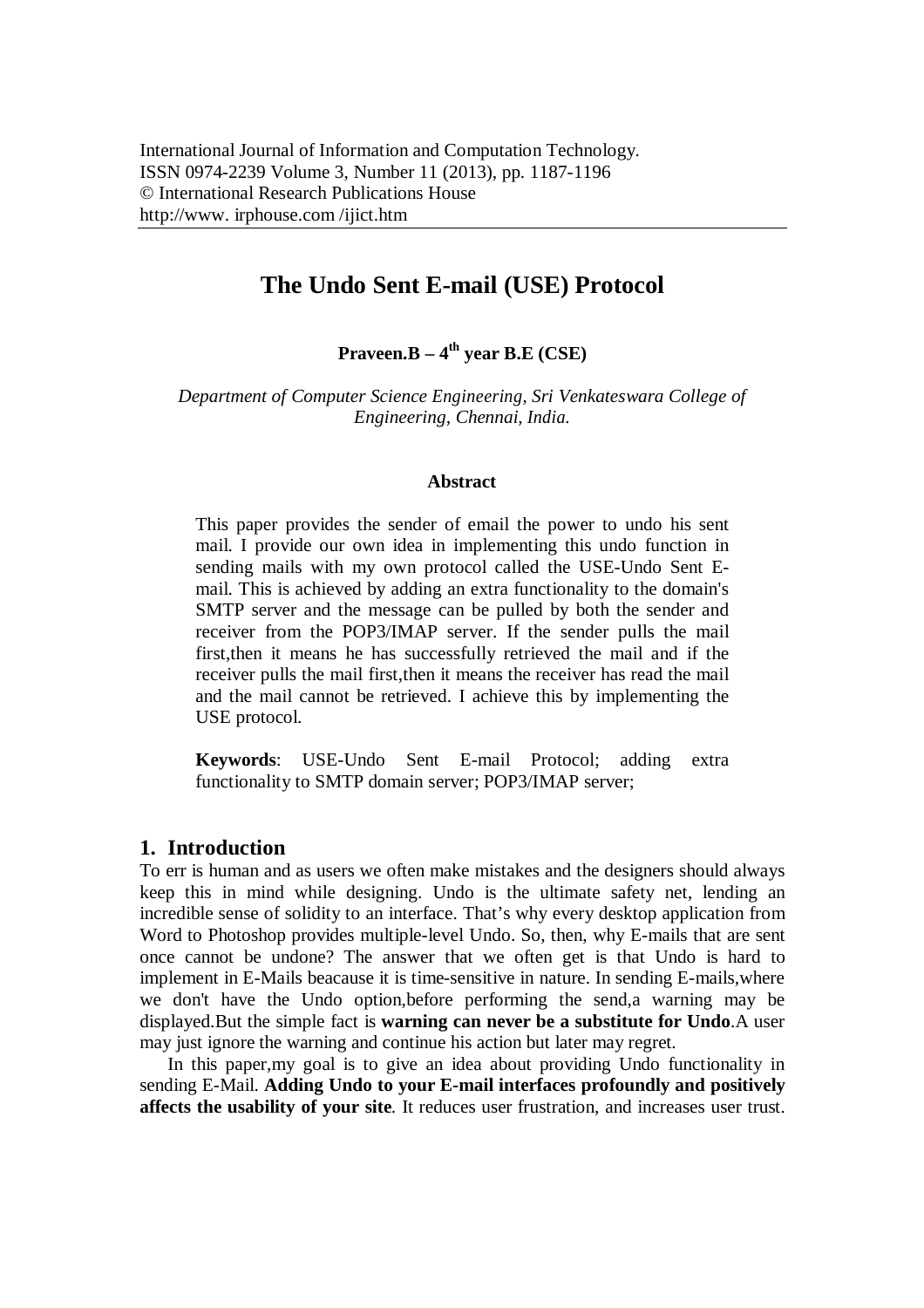Both of those outcomes mean that more users use your mail service. Remember: To the user, **the interface is the product**.

Now in the beginning we will discuss about the general architecture.Later in the paper We give our idea of how we can implement the undo option in sendig e-mail.

### **2. The Push Technology in Email**

Email is a push system: the SMTP protocol is a push protocol (see Push e-mail). However, the last step —from mail server to desktop computer— typically uses a pull protocol like POP3 or IMAP. Modern e-mail clients make this step seem instantaneous by repeatedly polling the mail server, frequently checking it for new mail.

**Push email** is used to describe email systems that provide an always-on capability, in which new email is actively transferred (pushed) as it arrives by the mail delivery agent (MDA) (commonly called mail server) to the mail user agent (MUA), also called the email client. Email clients include smart-phones and, less strictly, IMAP personal computer mail applications. Regardless of whether the receiver uses polling email, outgoing mail is generally *pushed* from the sender to the final mail delivery agent (and possibly via intermediate mail servers) using Simple Mail Transfer Protocol. However, if the receiver uses a polling email delivery protocol, the final step from the last mail delivery agent to the client is done using a poll. Post Office Protocol (POP3) is an example of a polling email delivery protocol. At login and later at intervals, the mail user agent (client) polls the mail delivery agent (server) to see if there is new mail, and if so downloads it to a mailbox on the user's computer. Extending the "push" to the last delivery step is what distinguishes push email from polling email systems.

The reason that polling is often used for the last stage of mail delivery is that, although the server mail delivery agent would normally be permanently connected to the network, it does not necessarily know how to locate the client mail user agent, which may only be connected occasionally and also change network address quite often. For example, a user with a laptop on a WiFi connection may be assigned different addresses from the network DHCP server periodically and have no persistent network name. When new mail arrives to the mail server, it does not know what address the client is currently assigned.

The Internet Message Access Protocol (IMAP) provides support for polling and notifications. When a client receives a notification from a server, the client may choose to fetch the new data from the server. This makes retrieval of new messages more flexible than a purely-push system, because the client can choose whether to download new message data

### **3. Email Protocols: IMAP, POP3, SMTP And HTTP**

Basicaly, a protocol is about a standard method used at each end of a communication channel, in order to properly transmit information. In order to deal with your email you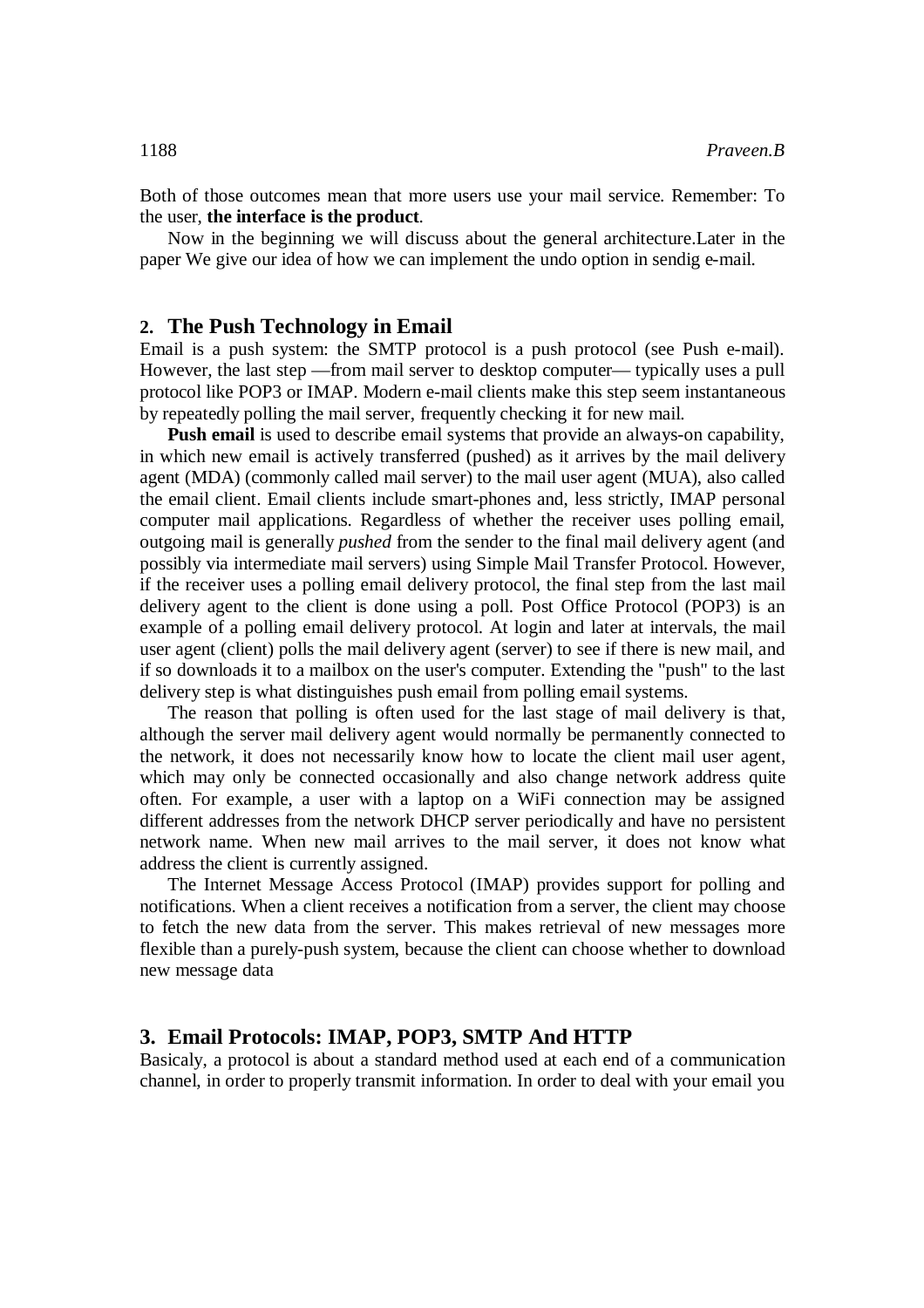must use a mail client to access a mail server. The mail client and mail server can exchange information with each other using a variety of protocols.

#### **3.1 IMAP Protocol**

**IMAP (Internet Message Access Protocol)** – Is a standard protocol for accessing email from your local server. IMAP is a client/server protocol in which e-mail is received and held for you by your Internet server. As this requires only a small data transfer this works well even over a slow connection such as a modem. Only if you request to read a specific email message will it be downloaded from the server. You can also create and manipulate folders or mailboxes on the server, delete messages etc.

#### **3.2 POP3 Protocol**

The **POP (Post Office Protocol 3)** protocol provides a simple, standardized way for users to access mailboxes and download messages to their computers.

When using the POP protocol all your eMail messages will be downloaded from the mail server to your local computer. You can choose to leave copies of your eMails on the server as well. The advantage is that once your messages are downloaded you can cut the internet connection and read your eMail at your leisure without incuring further communication costs. On the other hand you might have transferred a lot of message (including spam or viruses) in which you are not at all interested at this point.

#### **3.3 SMTP Protocol**

The **SMTP (Simple Mail Transfer Protocol)** protocol is used by the Mail Transfer Agent (MTA) to deliver your eMail to the recipient's mail server. The SMTP protocol can only be used to send emails, not to receive them. Depending on your network / ISP settings, you may only be able to use the SMTP protocol under certain conditions

#### **3.4 HTTP Protocol**

The HTTP protocol is not a protocol dedicated for email communications, but it can be used for accessing your mailbox. Also called web based email, this protocol can be used to compose or retrieve emails from an your account. Hotmail is a good example of using HTTP as an email protocol.

## **4. Mail Server**

A mail server (also known as a *mail transfer agent* or MTA, a *mail transport agent*, a *mail router* or an *Internet mailer*) is an application that receives incoming e-mail from local users (people within the same domain) and remote senders and forwards outgoing e-mail for delivery. A computer dedicated to running such applications is also called a mail server. Eg: Microsoft Exchange, Gmail, . The mail server works in conjunction with other programs to make up what is sometimes referred to as a messaging system. A messaging system includes all the applications necessary to keep e-mail moving as it should. When you send an e-mail message, your e-mail program, such as Outlook or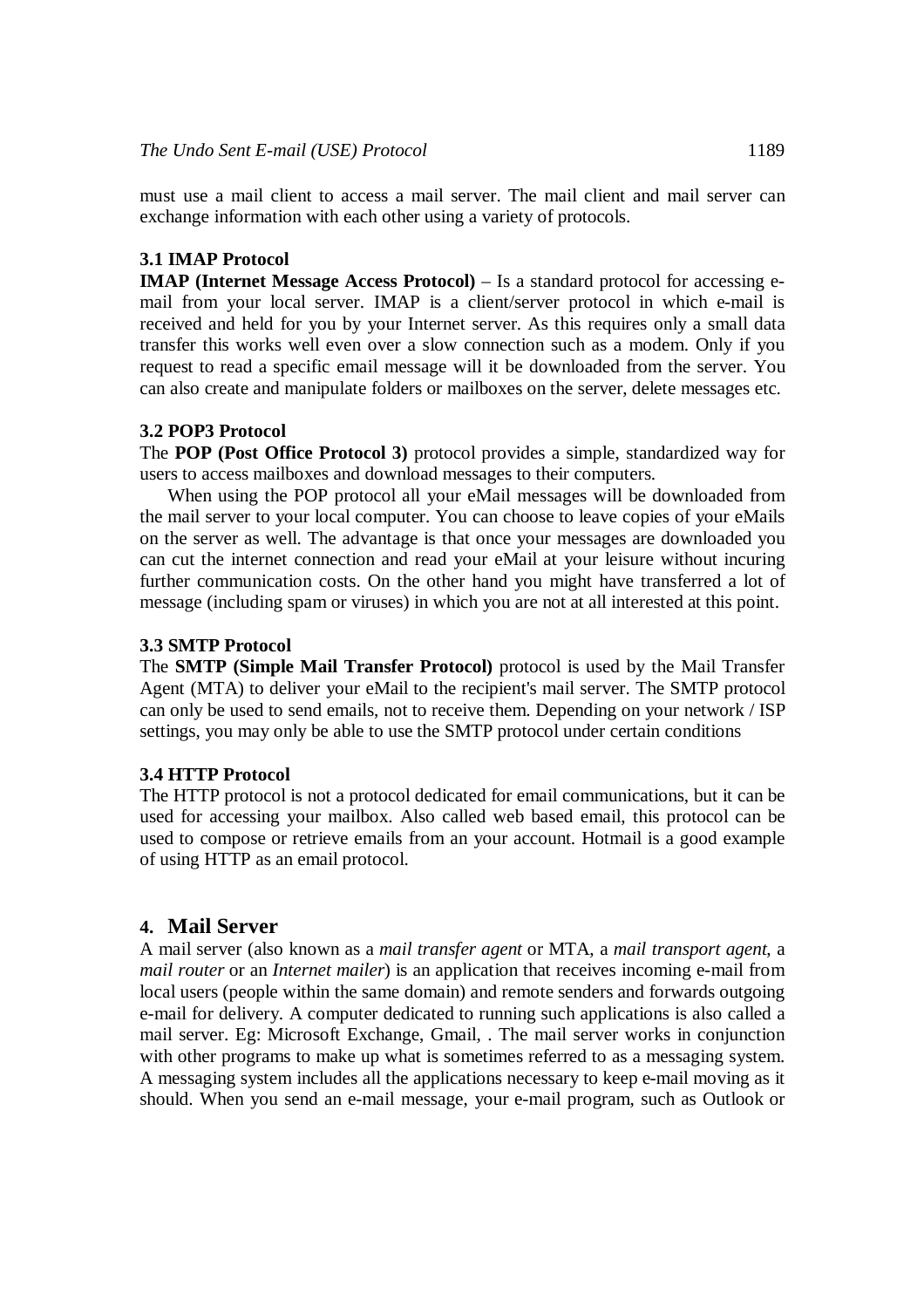Eudora, forwards the message to your mail server, which in turn forwards it either to another mail server or to a holding area on the same server called a *message store* to be forwarded later.

### **4.1 Types of Mail Servers**

Mail servers can be broken down into two main categories: outgoing mail servers and incoming mail servers. Outgoing mail servers are known as **SMTP**, or Simple Mail Transfer Protocol, servers. Incoming mail servers come in two main varieties. **POP3**, or Post Office Protocol, version 3, servers are best known for storing sent and received messages on PCs' local hard drives. **IMAP**, or Internet Message Access Protocol, servers always store copies of messages on servers. Most POP3 servers can store messages on servers, too, which is a lot more convenient.

### **4.2 The IMAP/POP3 Server**

### **What's the difference?**

The main difference, as far as we are concerned here, is the way in which IMAP or POP controls your e-mail inbox.

When you use IMAP you are accessing your inbox on the U of M's central mail server. IMAP does not actually move messages onto your computer. You can think of an e-mail program using IMAP as a window to your messages on the server. Although the messages appear on your computer while you work with them, they remain on the central mail server.

POP does the opposite. Instead of just showing you what is in your inbox on the U's mail server, it checks the server for new messages, downloads all the new messages in your inbox onto your computer, and then deletes them from the server. This means that every time you use POP to view your new messages, they are no longer on the central mail server. Figure 1 illustrates these concepts.



**Fig. 1 (a)**: The functions performed in POP3/IMAP server.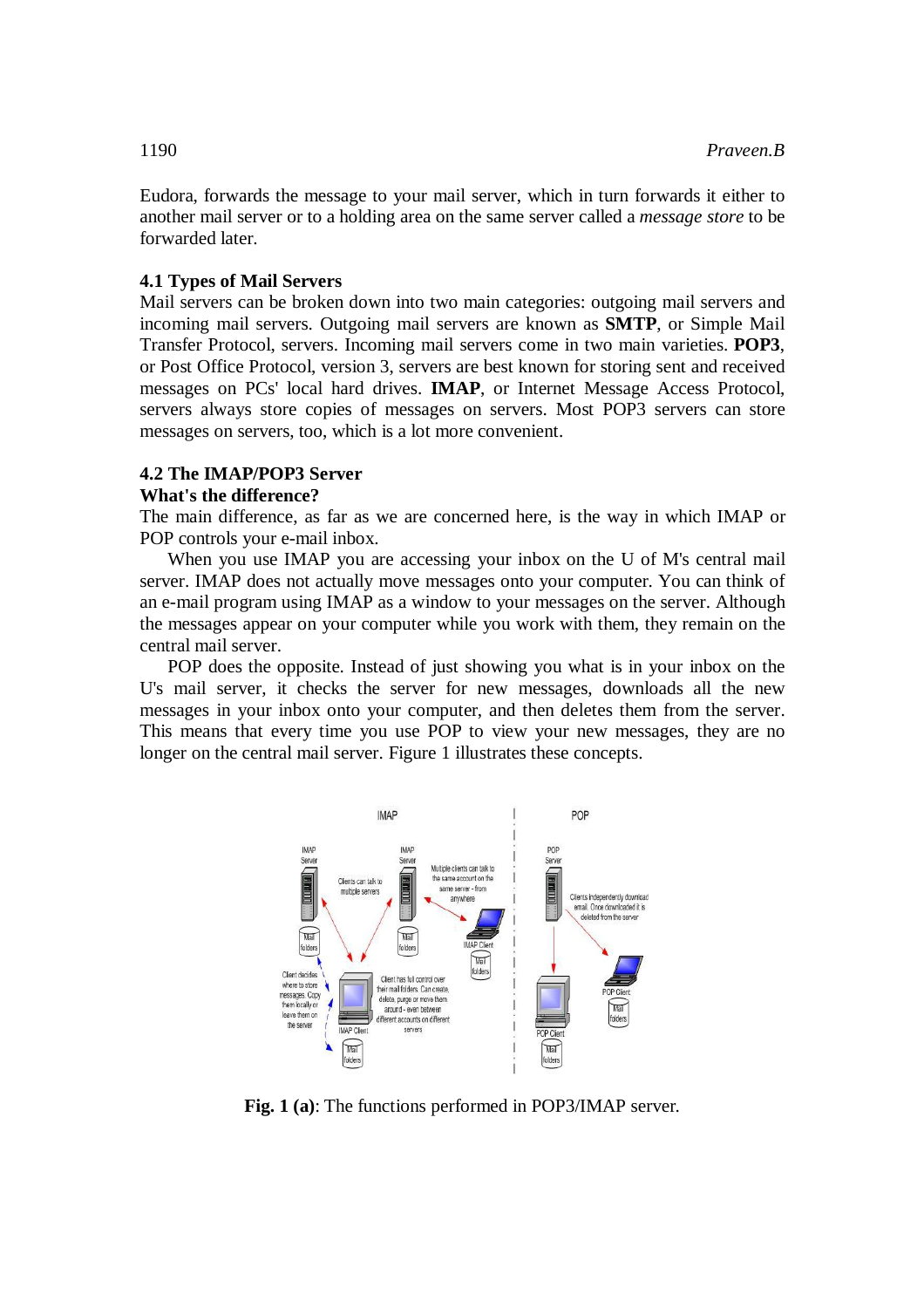#### **5. The Process of Sending an Email**

Now that you know the basics about incoming and outgoing mail servers, it will be easier to understand the role that they play in the emailing process. The basic steps of this process are outlined below for your convenience.

- **Step 1**: After composing a message and hitting send, your email client whether it's Outlook Express or Gmail - connects to your domain's SMTP server. This server can be named many things; a standard example would be smtp.example.com.
- **Step 2**: Your email client communicates with the SMTP server, giving it your email address, the recipient's email address, the message body and any attachments.
- **Step 3**: The SMTP server processes the recipient's email address especially its domain. If the domain name is the same as the sender's, the message is routed directly over to the domain's POP3 or IMAP server - no routing between servers is needed. If the domain is different, though, the SMTP server will have to communicate with the other domain's server.



**Fig 2**: The General Process of sending an email.

**Step 4**: In order to find the recipient's server, the sender's SMTP server has to communicate with the DNS, or Domain Name Server. The DNS takes the recipient's email domain name and translates it into an IP address. The sender's SMTP server cannot route an email properly with a domain name alone; an IP address is a unique number that is assigned to every computer that is connected to the Internet. By knowing this information, an outgoing mail server can perform its work more efficiently.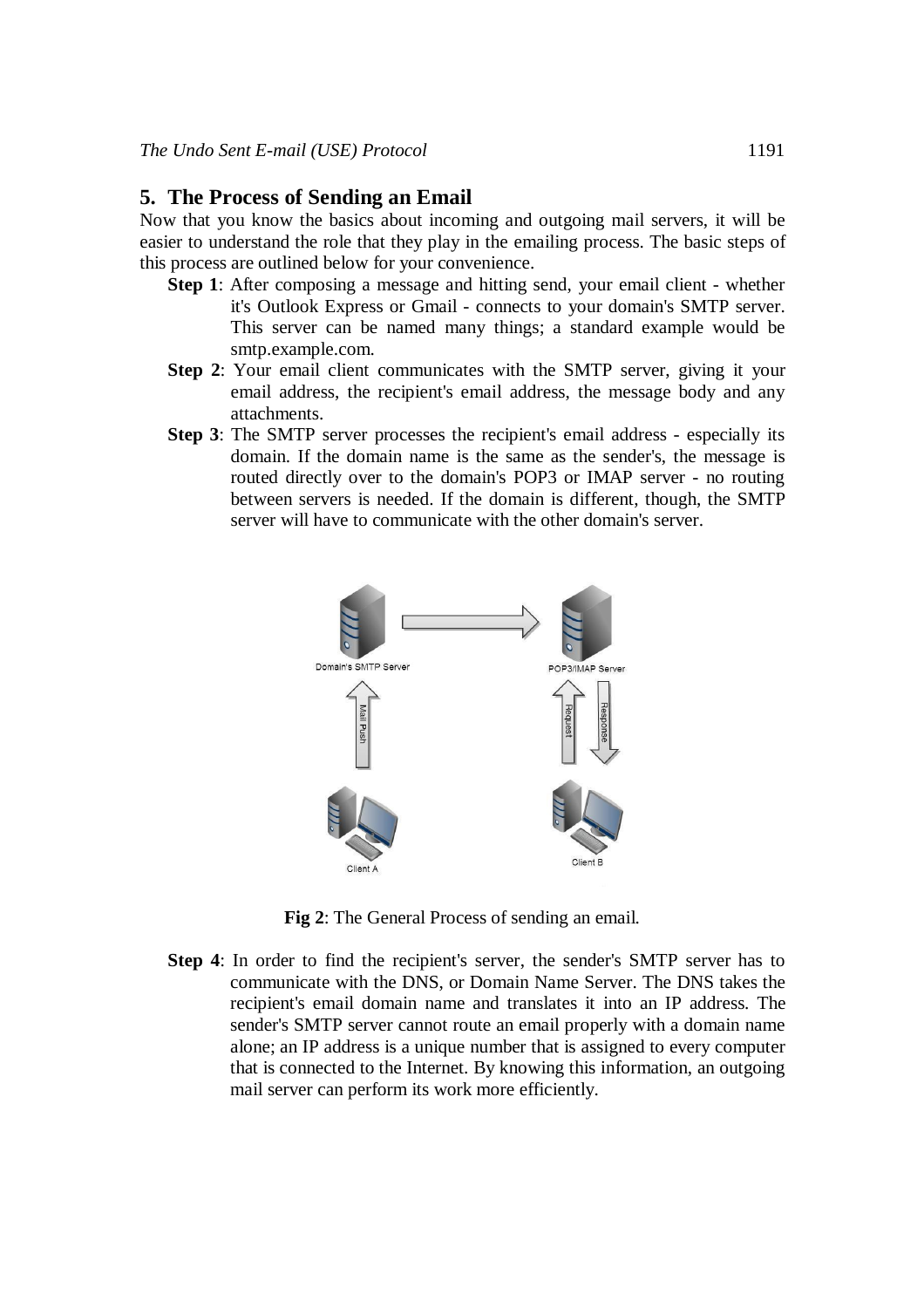- **Step 5**: Now that the SMTP server has the recipient's IP address, it can connect to its SMTP server. This isn't usually done directly, though; instead, the message is routed along a series of unrelated SMTP servers until it arrives at its destination.
- **Step 6**: The recipient's SMTP server scans the incoming message. If it recognizes the domain and the user name, it forwards the message along to the domain's POP3 or IMAP server. From there, it is placed in a sendmail queue until the recipient's email client allows it to be downloaded. At that point, the message can be read by the recipient.

### **5.1 The Undo Sent Email (USE) Protocol**

Now,in the above section we have discussed the actions that happen when we send an e-mail. There are The SMTP is the protocol that transfers the mail from the client to the domain's SMTP server.From there the domains SMTP server identifies whether the recipient's e-mail address is the same as the senders.We will consider this the best case scenario and deal with the worst case scenario later.The SMTP server then transfers the mail to the POP3/IMAP server.

In the POP3/IMAP server we can take ito consideration the fact that each user has a separate space for him in the server.Let us assume these spaces are in the form of folders.Now we will discuss the points of the protocol:

#### **The Best-case Scenario:Sender and Recipient Belong to the same Domain**

If the user B(the recipient)has a separate folder for him,then the user A(the sender)will also have a folder for him in the server.(The diagrams below is just to illustrate)



**Fig. 3(a)**: Different users in a POP3 server.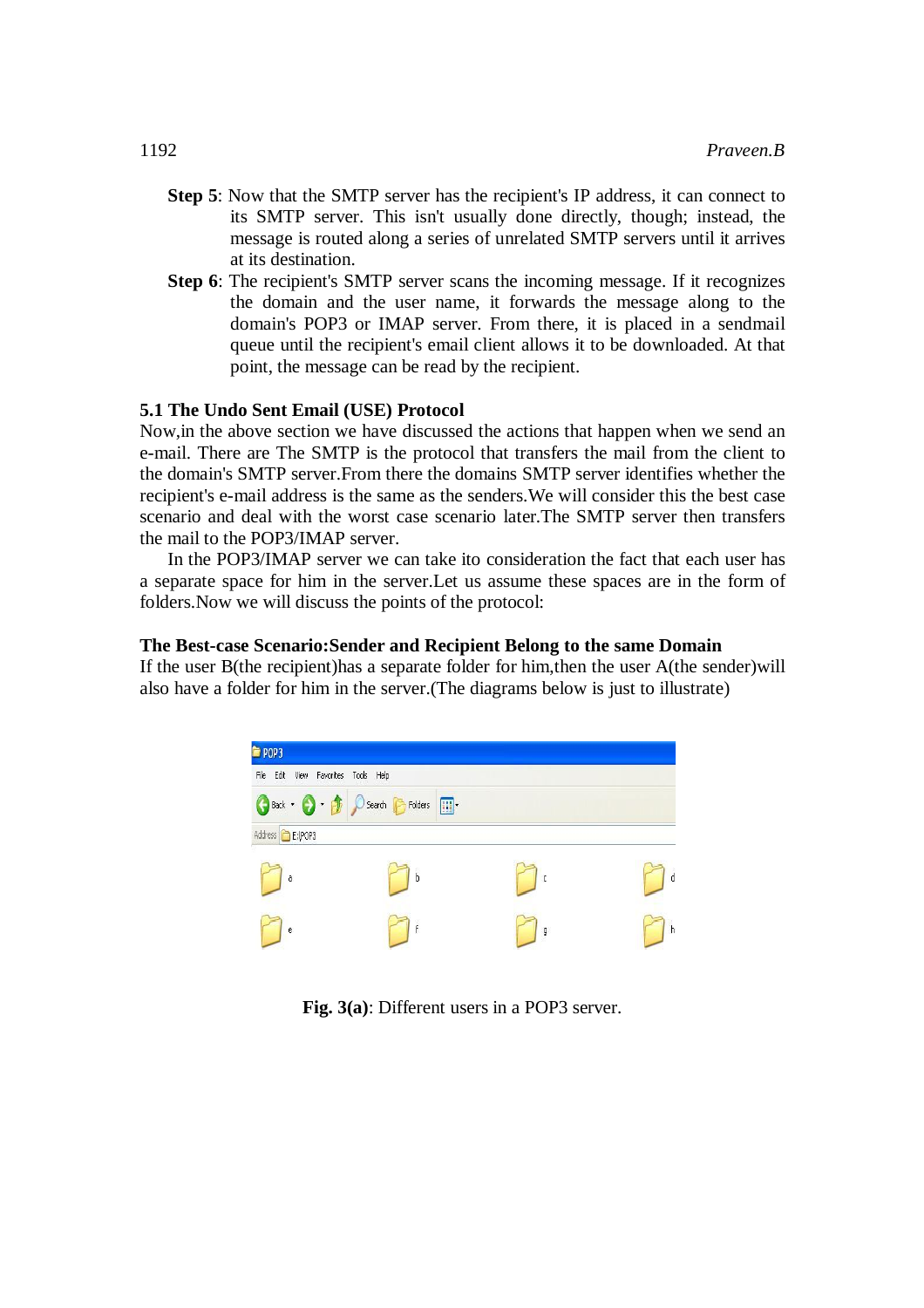| Search <b>P</b> Folders<br>$Back - 5$<br>$\mathbf{H}$ |
|-------------------------------------------------------|
|                                                       |
| Address E:\POP3\a                                     |

Fig. 3(b): The added "retrieve mail" folder to all the users.

- 1. In every users folder we add another folder called the―Retrieve Mail‖.
- 2. The domains SMTP server identifies the recipient's(User B)domain and sends it to the ―inbox‖ folder of the user in the POP3/IMAP server.

|                         | View Favorites | Tools Help                    |                |  |
|-------------------------|----------------|-------------------------------|----------------|--|
|                         |                | Back + C + D Search C Folders | $\blacksquare$ |  |
| Address E:\POP3\b\inbox |                |                               |                |  |

**Fig. 3(c)**: The e-mail in the inbox of receiver B.



**Fig. 3(d)**: The copy of the sent mail in the retrieve mail of folder of user A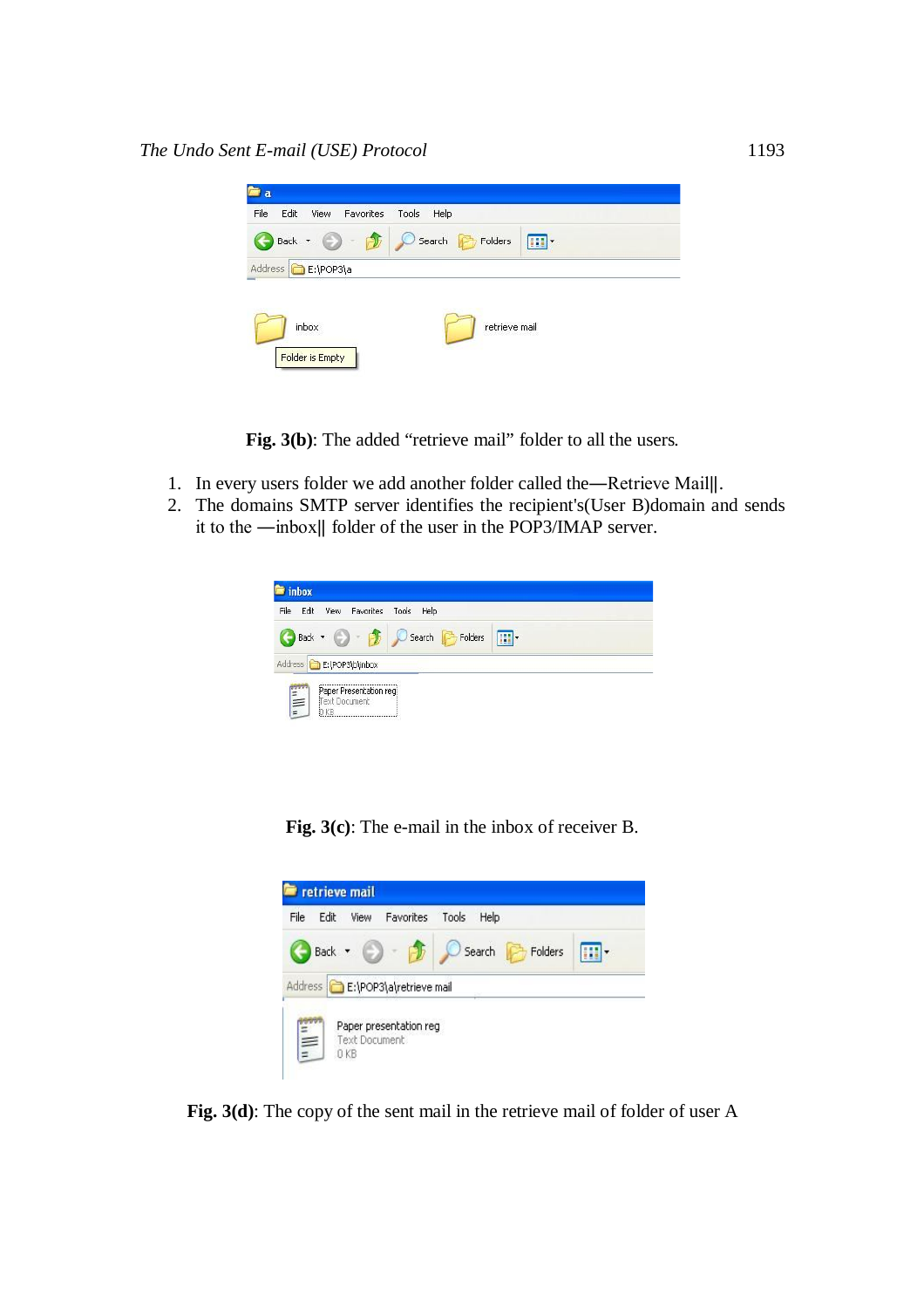- 3. We add a extra function to the SMTP server here and send a copy of the mail to the senders(User A) ―Retrieve Mail‖ folder.
- 4. The POP3/IMAP are both —pulll protocols.
- 5. The sender who has sent the mail has control over his mail through the retrieve mail folder.
- 6. If user B has logged into his account then the copy of the mail in the retrieve mail folder gets deleted and hence the user can understand the mail has been read and no longer be read retrieved.
- 7. If user B has not logged in yet then user A will be able to see the sent mail in the retrieve mail folder and by clicking and downloading the mail the user will be of the imagination that he has retrieved the mail from user B's inbox but actually he has just opened his mail from his own folder.If the user does this the server must delete the mail in the User B's inbox.
- 8. Thus by these set of actions,the undoing of the sent mail is complete.

### **The worst-case scenario:Sender and receiver belong to different domains**

The worst case scenario for our protocol is when the sender and receiver have accounts in different domains(Eg:User A uses yahoomail and User B uses gmail) because the user may not have an account in the user B's domain.The simplest solution for this is to disable undo in this case but we dont want to deprive the user this option completely.For this purpose we define the set of rules for the worst case scenario:

- 1. It's not a necessity that a user must specify an alternate e-mail id but it may be asked for security purposes.Our protocol for the worst-case scenario revolves around this.
- 2. When the sender domain's SMTP server identifies the recipient does not belong to the same domain,it moves the mail to the recpient domain's SMTP server from where it is sent to the domain's POP3/IMAP server.
- 3. When the sender domain's SMTP server identifies the recipient does not belong to the same domain,it finds out whether the user's altenate e-mail id has the same domain name as that of the recipients and if yes,then the a copy of the mail will be sent to the senders account in the other domain.
- 4. But the user cannot perform the undo from the account from which he sent the mail.He has to log-in to his alternate email account and perform the undo(provided that email server supports our protocol).

This whole second part of the protocol may look complex but we have to bear in mind we are giving the user the power to undo the sent mail by whatever means possible.But the second part of our protocol does not work when the user has not specified an alternate email id or the user has specified an alternate mail id but the domain name is different from that of the recipients.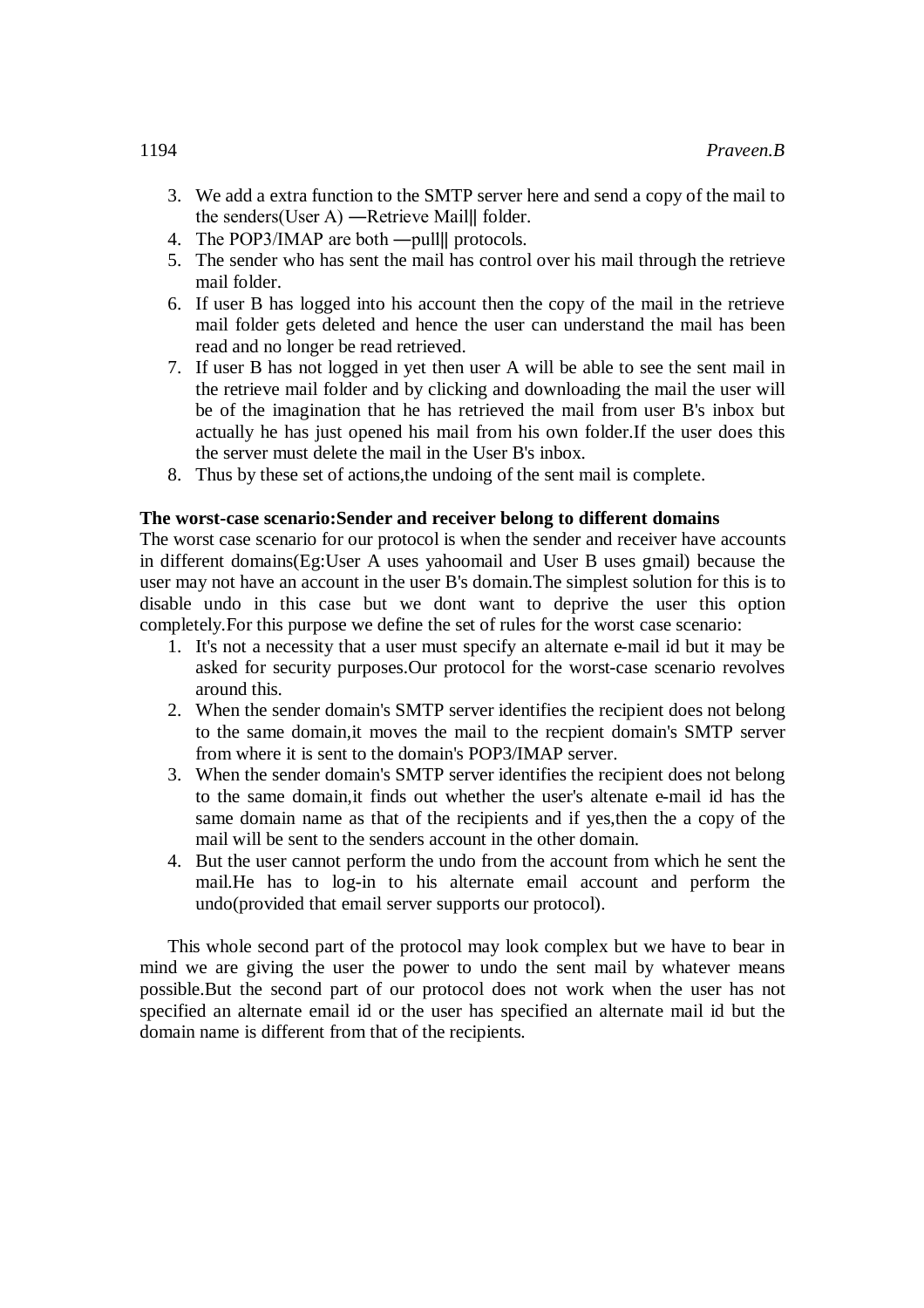## **5.2 Implementation**

A. Program Structure Send()

{

//Originally contains code to send file to the server

//Add extra functionality to copy the mail to the retrieve mail folder in the senders account.

```
}
```

```
Receive()
{
```
//Originally contains code for the client to get the mail from the server.

//Set a flag to the opened mail.

If(!flag)

{

//Add extra functionality to delete the mail in the retrieve mail folder of the sender.

```
}
}
Retrieve()
```
{

//Open the mail in the retrieve mail folder of the sender

//Delete the mail in the inbox of the receiver.}

## **5.3 Advantages and Disadvantages**

The USE Protocol will work when:

• Both the sender and receiver belong to the same domain. Eg: User A and User B use gmail accounts.